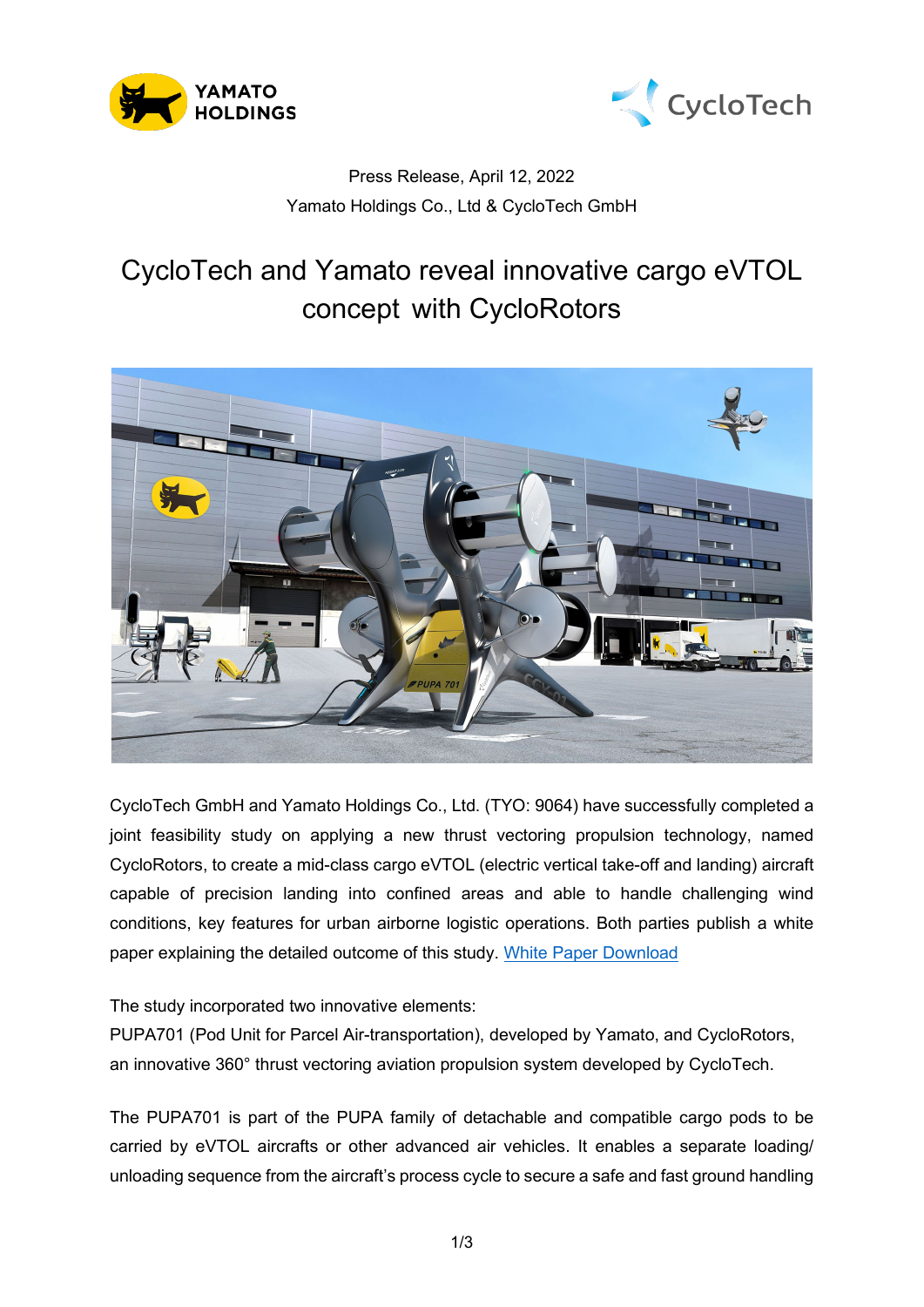and efficient cargo logistics process. In the past years, Yamato has conducted multiple R&D efforts for this concept to realize a cargo eVTOL system that is highly feasible and able to be integrated into existing systems, reflecting its know-how on ground logistics that originates from its century-old business.

CycloRotors are based on the same principle as the Voith-Schneider-Propeller, successfully applied for decades for highly agile and stable ships in the maritime industry. The compact design and direct and instant control of magnitude and direction of thrust offer a natural, stable transition from hover to forward flight and superior maneuverability. The unique characteristics of CycloRotors give vehicle manufacturers unprecedented freedom in designing and operating aircraft and drones.



For the first time, the unique characteristics of CycloRotors were used to design a mission optimized unmanned cargo eVTOL, compact in size, stable in windy weather with precision landing capability into confined areas of 5 m in diameter, and capable of transporting 45 kg payload over a distance of 40 km.

The design features a battery powered, distributed electric propulsion system configuration with 6 omni-directional thrust generating CycloRotors ensuring safety in flight and during takeoff and landing, as well as stability in crosswinds of up to 36 kt (18 m/s). Its compact design of only 2.7 x 2.5 m square footprint offers unobstructed, ergonomic access to the PUPA701 bay. All operations can be handled from one side, be it loading and unloading the payload, complete swap of the pod or charging or exchanging batteries. It ensures flexible, fast, safe and